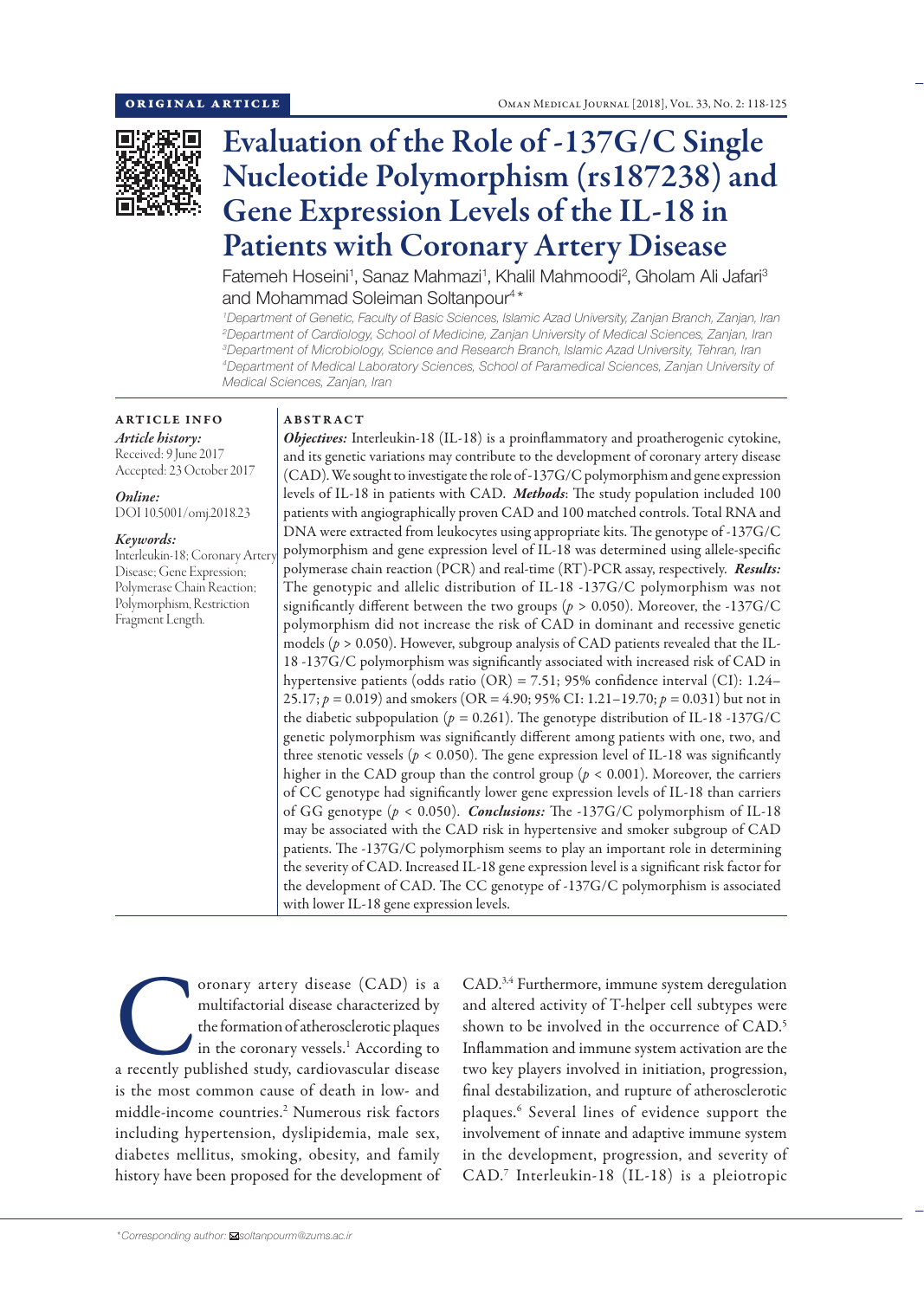proinflammatory cytokine, which is mainly produced by macrophages and plays a central role in the inflammatory cascade.7 IL-18 contributes to the development of CAD by inducing the production of interferon (IFN)- $\gamma$ , IL-6, and IL-1 by respective cells.<sup>8</sup> IL-18 also significantly upregulates the expression of CD36 and matrix metalloproteinase (MMP)-9 by activating the nuclear factor (NF-κB) pathway, and these mediators are involved in the progression and destabilization of atherosclerotic plaques.<sup>8,9</sup>

Elevated levels of IL-18 have been linked with the formation and progression of unstable atherosclerotic plaques, which is associated with the development of CAD. 10–12 The plasma level of IL-18 is influenced by several factors including genetic variations in its promoter region.<sup>13,14</sup> Genetic polymorphisms may affect gene expression and circulating levels of IL-18 and thereby modify the risk of CAD. 13,15

The IL-18 gene located at 11q22.2-q23.3 has six exons, and its expression is regulated by two promoters upstream of exon 1 (Promoter 1) and exon 2 (Promoter 2).<sup>16</sup> Several individual single nucleotide polymorphisms (SNPs) of the IL-18 gene were shown to have functional properties. SNPs rs1946518 (-607C/A) and rs187238 (-137G/C) located in the promoter region of IL-18 gene are associated with the altered transcriptional activity of the gene in vitro.<sup>17</sup> Moreover, other SNPs, including +183A/G, +113T/G, and +127C/T have also been reported to affect gene expression activity and circulating levels of IL-18.15,18 The two promoter SNPs of rs1946518 and rs187238 have been widely studied in different diseases including CAD and cancer.19–21 IL-18 -137G/C polymorphism changes the histone 4 transcription factor-1 (H4TF-1) nuclear factor-binding site and alters the transcriptional activity of the IL-18 gene.<sup>16</sup> According to some studies, the minor C allele of the -137G/C SNP has been associated with lower circulating levels of IL-18 and may confer some protection against the development of CAD. 22 Other studies have not supported such an association.<sup>15</sup>

Several lines of evidence suggest that the synergistic effects of both genetic and environmental risk factors may significantly enhance the development and severity of CAD. 1 Therefore, identification of genetic risk factors in addition to environmental risk factors may have pivotal roles in the prevention, treatment, and prognosis of the disease, especially in populations with a high probability of CAD

development including hypertensive patients and smokers. Hence, the present study was aimed to investigate the role of -137G/C (rs187238) promoter polymorphism and gene expression levels of IL-18 in an Iranian subpopulation of CAD patients in Zanjan province of Iran.

#### METHODS

We included 100 patients with angiographically confirmed CAD and 100 ethnically matched healthy subjects as controls. The mean age of CAD patients and controls was 59.4±13.5 and 56.7±9.5 years, respectively. Both CAD patients and controls were selected from the Zanjan population with an Azeri ethnic background. The presence of CAD was diagnosed by angiography conducted by an expert cardiovascular specialist. All CAD patients who had at least 50% stenosis in one major coronary artery were included in the study. The severity of CAD was determined based on the number of stenotic vessels showing more than 50% stenosis. Accordingly, the patients were classified as single-, double-, and triple-vessel stenosis patients. CAD patients who were on lipid-lowering drugs or with lumen stenosis less than 50% were excluded from the study. CAD patients who had a personal or family history of autoimmune, metabolic and inflammatory diseases, as well as congenital heart failure and malignancy were excluded from the study. Control subjects were selected after careful examination by a cardiovascular specialist. Control subjects with any evidence of overt disease, including cardiac, renal, hepatic, autoimmune, metabolic and inflammatory diseases, and a family history of heart disease were excluded from the study. Appropriate information was collected from all participants regarding hypertension (as defined by systolic blood pressure > 140 mmHg and/or diastolic blood pressure > 90 mmHg), diabetes (as defined by the presence of fasting blood glucose > 126 mg/dL in study population), smoking habits, family history of disease, hyperlipidemia, and the presence of any other disease. This study was approved by the ethics committee of Zanjan University of Medical Sciences (Ethical code: ZUMS.REC.1395.241), Zanjan, Iran.

After 12 hours of fasting, 5 mL blood was collected in EDTA-containing tubes and immediately centrifuged. Plasma was separated and stored at -20 ºC until biochemical analysis was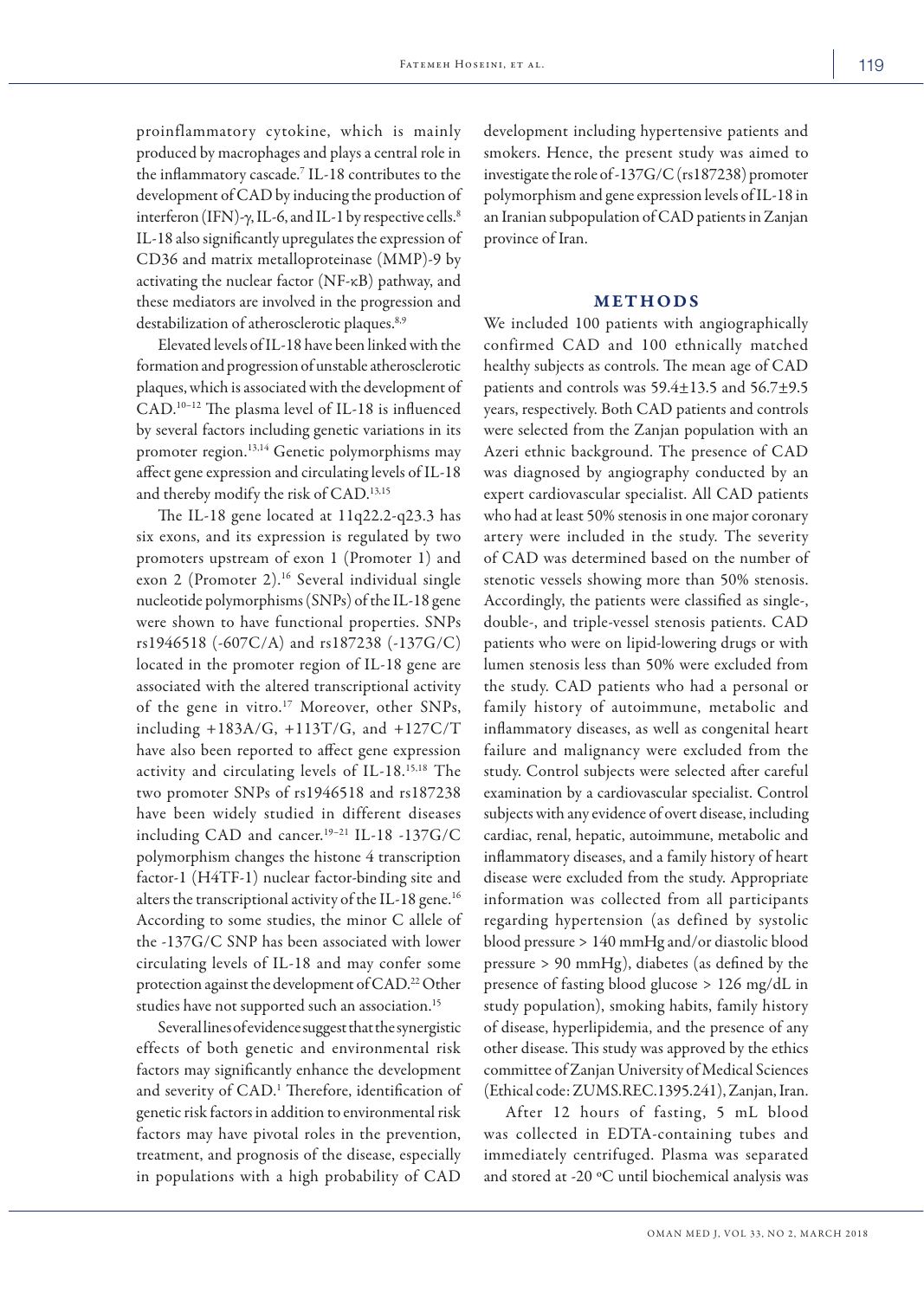| $\overline{1}$ and $\overline{2}$ . Ontained the order of the $\overline{1}$ and control group. |                  |                  |            |  |  |  |
|-------------------------------------------------------------------------------------------------|------------------|------------------|------------|--|--|--|
| <b>Variables</b>                                                                                | CAD group        | Control group    | $p$ -value |  |  |  |
| Age, mean (range), years                                                                        | $59.4(37-85)$    | $56.7(35-78)$    | 0.475      |  |  |  |
| Sex (M/F)                                                                                       | 56/44            | 51/49            | 0.478      |  |  |  |
| TG, mean $\pm$ SD, mg/dL                                                                        | $180.4 \pm 95.6$ | $169.4 \pm 75.7$ | 0.395      |  |  |  |
| $TC$ , mg/dL                                                                                    | $192.8 \pm 65.4$ | $167.3 \pm 49.5$ | 0.002      |  |  |  |
| $HDL-C$ , mean $\pm$ SD, mg/dL                                                                  | $38.6 \pm 10.5$  | $43.3 \pm 14.8$  | 0.010      |  |  |  |
| LDL-C, mean $\pm$ SD, mg/dL                                                                     | $99.3 \pm 51.6$  | $85.5 \pm 43.2$  | 0.041      |  |  |  |
| Hypertension, n %                                                                               | 21(21.0)         | 9(9.0)           | 0.017      |  |  |  |
| Diabetes, n %                                                                                   | 23(23.0)         | 11(11.0)         | 0.024      |  |  |  |
| Smoking, n%                                                                                     | 36(36.0)         | 12(12.0)         | 0.002      |  |  |  |
| IL-18-137G/C Genotype GG/GC/CC                                                                  | 57/39/4          | 48/46/6          | 0.417      |  |  |  |

| Table 1: Characteristics of the CAD and control group. |  |
|--------------------------------------------------------|--|
|--------------------------------------------------------|--|

*CAD: coronary artery disease; TG: triglyceride; SD: standard deviation; TC: total cholesterol; HDL-C: high-density lipoprotein cholesterol; LDL-C: low-density lipoprotein cholesterol; IL-18: interleukin-18.*

done. The cellular fraction was used for DNA and RNA extractions.

Genomic DNA was isolated from blood leukocytes using a commercially available kit (GG2001, Viogene, Poland) according to instructions of the kit. Total RNA was extracted from blood leukocytes using TRIZOL reagent (Invitrogen, USA) according to kit instructions.

Genotyping of -137G/C polymorphism was performed using allele-specific polymerase chain reaction (PCR), as previously described with slight modifications.20 Two separate sets of PCR were performed for each sample. Each reaction contained one of the two allele-specific forward primers (F wild: 5'-CCC CAA CTT TTA CGG AAG AAA AAC-3' or F mutant: 5'-CCC CAA CTT TTA CGG AAG AAA AAG-3') and a common reverse primer (R: 5'-AGG AGG GCA AAA TGC ACT GG-3') that amplified a 261 bp fragment. A control forward primer (F control: 5-CCA ATA GGA CTG ATT ATT CCG CA-3) was used in each reaction as an internal control to amplify a 446 bp fragment covering the polymorphic site. The PCR products were analyzed on 2% agarose gel.

Initially, cDNA was constructed from 500– 1000 ng of total RNA in a total volume of 20 μL according to instructions of a commercially available kit (dART RT, EURx Ltd. 80-297 Gdansk Poland). Quantitative real-time (RT)-PCR was performed using high ROS SYBR Green PCR Master Mix Kit (Ampliqon, Denmark) on an ABI 7300 instrument (Applied Biosystems, Foster City, USA). RT-PCR conditions were as follows: initial denaturation at

95 ºC for 15 minutes, and 35–40 subsequent cycles of denaturation at 95 ºC for 30 seconds, 64 ºC for 30 seconds, and 72 ºC for 30 seconds. All samples were run in duplicate, and β2-microglobulin (β2-M) was amplified as an internal control to normalize the expression of target gene. The sequence of RT-PCR primers for the IL-18 gene was: forward: 5'-GTG GCT GGT ACA TGA GCA CT-3', reverse: 5'-GTC TTT CCA CAG GGA CGA GG-3' and for β2M were forward: 5'-TCT TTC TGG CCT GGA GGC TAT C-3', reverse: 5'- CGG ATG GAT GAA ACC CAG ACA C-3'. Fold changes in mRNA expression levels among different samples were determined by the  $2^{\text{-}\Delta\Delta{\text{CT}}}$  method.

Total cholesterol (TC), triglycerides (TG), high-density lipoprotein-cholesterol (HDL-C), low-density lipoprotein-cholesterol (LDL-C), and fasting glucose levels in plasma were measured using commercially available enzyme assay kits (Pars Azmoon Co, Tehran, Iran) using Mindray autoanalyzer (BS-200).

The statistical analysis was performed using SPSS Statistics (SPSS Inc. Released 2007. SPSS for Windows, Version 16.0. Chicago, SPSS Inc). The chi-square test  $(\chi^2)$  was used to test for consistency of the genotype frequencies with the Hardy-Weinberg Equilibrium (HWE). Continuous variables were compared using unpaired Student's *t*-test or Mann-Whitney test, and categorical variables were compared using chi-square test or Fisher's exact test when appropriate. Binary logistic regression analysis was used to assess the independent association between the genotype and CAD

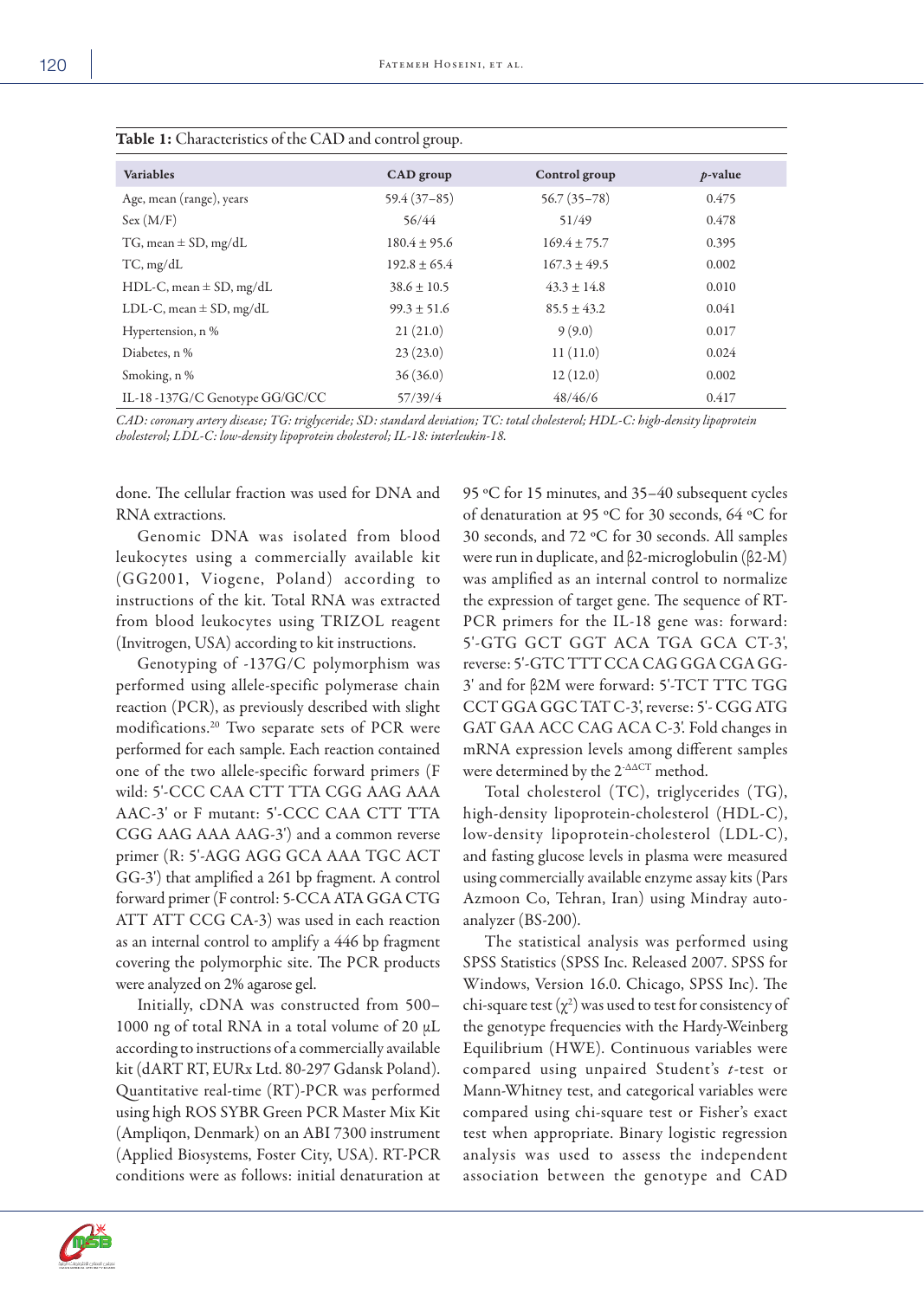| IL-18-137 $G/C$<br>polymorphism | CAD group<br>$n = 100, %$ | Control group<br>$n = 100, %$ | <b>OR</b> | 95% CI          | $p$ -value               |
|---------------------------------|---------------------------|-------------------------------|-----------|-----------------|--------------------------|
| Genotype                        |                           |                               |           |                 |                          |
| GG                              | 57(57.0)                  | 48(48.0)                      | 1.00      | Ref             | $\overline{\phantom{a}}$ |
| GC                              | 39(39.0)                  | 46(46.0)                      | 0.71      | $(0.40 - 1.26)$ | 0.307                    |
| CC                              | 4(4.0)                    | 6(6.0)                        | 0.56      | $(0.14 - 2.10)$ | 0.512                    |
| Dominant model                  |                           |                               |           |                 |                          |
| GG                              | 57(57.0)                  | 48(48.0)                      | 1.00      | Ref             | $\overline{\phantom{a}}$ |
| $GC + CC$                       | 43(43.0)                  | 52(52.0)                      | 1.43      | $(0.82 - 2.50)$ | 0.257                    |
| Recessive model                 |                           |                               |           |                 |                          |
| $G C + G G$                     | 96(96.0)                  | 94(94.0)                      | 1.00      | Ref             | $\overline{\phantom{a}}$ |
| <b>CC</b>                       | 4(4.0)                    | 6(6.0)                        | 0.65      | $(0.17 - 2.38)$ | 0.747                    |
| Allele                          |                           |                               |           |                 |                          |
| G                               | 153(76.5)                 | 142(71.0)                     | 1.00      | Ref             | $\overline{\phantom{a}}$ |
| $\mathsf{C}$                    | 47(23.5)                  | 58(29.0)                      | 0.75      | $(0.48 - 1.17)$ | 0.255                    |

| Table 2: Genotype and allele frequency of IL-18-137G/C polymorphism in CAD and control group. |  |  |  |
|-----------------------------------------------------------------------------------------------|--|--|--|
|-----------------------------------------------------------------------------------------------|--|--|--|

*IL-18: interleukin-18; CAD: coronary artery disease; OR: odds ratio; CI: confidence interval; GG: wild-type; GC: heterozygote; CC: homozygote.*

status and to detect the independent effect of each risk factor on CAD development. The statistical significance was set at  $p < 0.050$ .

## RESULTS

The demographic, clinical, and biochemical parameters of the CAD group and control group are presented in Table 1. The two groups were similar in terms of mean age ( $p = 0.475$ ), sex distribution (*p =* 0.478), and TG levels (*p =* 0.395). However, significant differences were observed regarding the plasma levels of TC  $(p = 0.002)$ , LDL-C  $(p = 0.041)$ , and HDL-C  $(p = 0.010)$  between the two groups. Moreover, the prevalence of diabetes  $(p = 0.024)$ , hypertension  $(p = 0.017)$ , and smoking  $(p = 0.002)$  were significantly higher in the CAD group compared with the control group [Table 1].

The genotype distribution in both CAD group (*p =* 0.397) and control group (*p =* 0.241) was in accordance with the HWE. Furthermore, statistical analysis using chi-square test indicated no significant differences in the genotype distribution of IL-18 -137G/C polymorphism between the two groups  $(p = 0.417, \chi^2 = 1.748)$  [Table 1]. In the univariate analysis, using the GG (wild-type) genotype as a reference, neither GC (heterozygote) genotype  $(p = 0.307)$  nor CC (homozygote) genotype  $(p = 0.512)$  was significantly associated with the risk of CAD. Additionally, analyzing the IL-18-137G/C polymorphism under dominant

(*p =* 0.257), recessive (*p =* 0.747), and allelic (*p =* 0.255) models did not reveal any significant association between this polymorphism and the risk of CAD [Table 2].

Multiple logistic regression analysis was done to investigate the independent association of each risk factor with CAD. Results indicated five independent risk factors for CAD, including TC (*p =* 0.004), HDL-C (*p =* 0.024), LDL-C (*p =* 0.048), smoking (*p =* 0.005), and hypertension (*p =* 0.022). However, age, sex, TG, diabetes, GC genotype, and CC genotypes of IL-18 -137G/C

|                      | Table 3: Results of multiple binary logistic |
|----------------------|----------------------------------------------|
| regression analysis. |                                              |

| Covariates      | OR   | 95% CI         | $p$ -value |
|-----------------|------|----------------|------------|
| Age             | 1.03 | $0.98 - 1.05$  | 0.475      |
| Sex(M/F)        | 0.95 | $0.67 - 1.52$  | 0.901      |
| Smoking         | 3.83 | $1.47 - 10.68$ | 0.005      |
| TG              | 1.00 | $1.00 - 1.01$  | 0.076      |
| <b>TC</b>       | 1.00 | $1.00 - 1.01$  | 0.004      |
| $HDL-C$         | 0.95 | $0.91 - 1.02$  | 0.024      |
| $LDL-C$         | 1.00 | $1.00 - 1.01$  | 0.048      |
| <b>Diabetes</b> | 2.12 | $0.98 - 5.82$  | 0.078      |
| Hypertension    | 3.42 | $1.63 - 9.12$  | 0.022      |
| $CC$ vs. $GG$   | 0.44 | $0.23 - 2.88$  | 0.076      |
| $GC$ vs. $GG$   | 0.37 | $0.16 - 2.67$  | 0.083      |

*OR: odds ratio; TG: triglyceride; TC: total cholesterol; HDL-C: high-density lipoprotein cholesterol; LDL-C: low-density lipoprotein cholesterol; CC: homozygote; GG: wild-type; GC: heterozygote; CI: confidence interval.*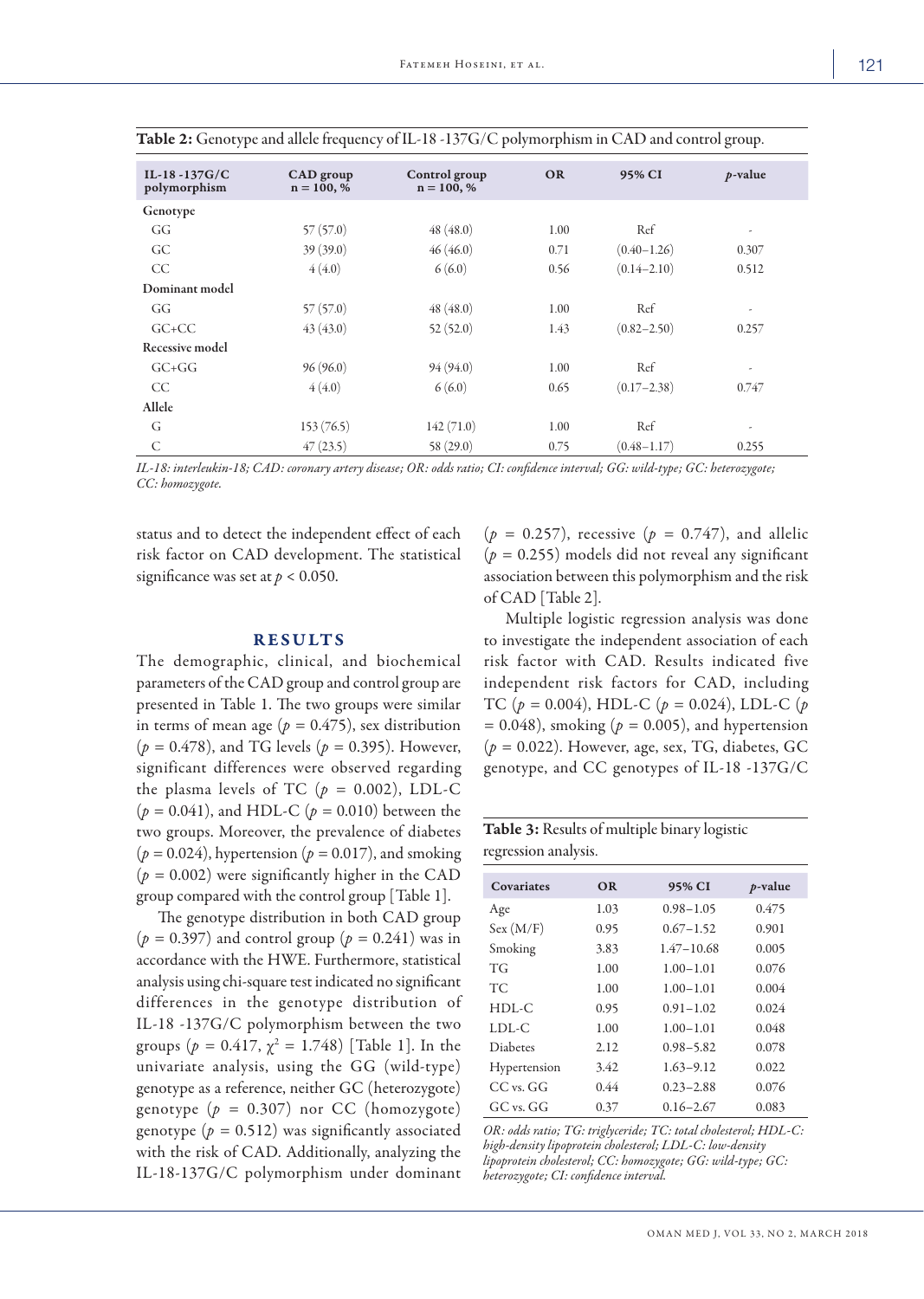| <b>Variables</b> | IL-8-137 $G/C$ polymorphism |          |          |          |      |                |            |
|------------------|-----------------------------|----------|----------|----------|------|----------------|------------|
|                  | $GC+CC$                     |          | GG       | $OR^*$   |      | 95% CI         | $p$ -value |
|                  | Case                        | Control  | Case     | Control  |      |                |            |
| Hypertension     |                             |          |          |          |      |                |            |
| Yes              | 40(50.63)                   | 47(51.6) | 39(49.3) | 44(48.3) | 1.04 | $0.56 - 1.90$  | 0.991      |
| No               | 3(14.28)                    | 5(55.5)  | 18(85.7) | 4(44.4)  | 7.51 | 1.24-25.17     | 0.019      |
| Smoking          |                             |          |          |          |      |                |            |
| Yes              | 35 (54.69)                  | 45(51.1) | 29(45.3) | 43(48.8) | 0.86 | $0.45 - 1.65$  | 0.742      |
| No               | 8(22.22)                    | 7(58.3)  | 28(77.7) | 5(41.6)  | 4.90 | 1.21-19.70     | 0.031      |
| <b>Diabetes</b>  |                             |          |          |          |      |                |            |
| Yes              | 36(46.75)                   | 46(51.6) | 41(53.2) | 43(48.3) | 1.21 | $0.66 - 2.24$  | 0.537      |
| No               | 7(30.43)                    | 6(54.5)  | 16(69.5) | 5(45.4)  | 2.75 | $0.62 - 12.08$ | 0.261      |

Table 4: Interaction between IL-18 -137G/C polymorphism and demographic characteristics of subjects in the risk of coronary artery disease.

*Data given as n (%); \*Adjusted for age and sex; GC: heterozygote; CC: homozygote; GG: wild-type; OR: odds ratio; CI: confidence interval; IL-18: Interleukin-18.*

|  |  |  |  |  |  |  |  | <b>Table 5:</b> IL-18 -137G/C genotypes according to patients with 1, 2, and 3 stenotic coronary arteries. |
|--|--|--|--|--|--|--|--|------------------------------------------------------------------------------------------------------------|
|--|--|--|--|--|--|--|--|------------------------------------------------------------------------------------------------------------|

| $-137G/C$ genotypes | 1 Stenotic<br>vessel<br>$n = 37$ | 2 Stenotic<br>vessels<br>$n = 41$ | 3 Stenotic<br>vessels<br>$n = 22$ | <i>p</i> -value<br>$(2 \text{ vs. } 1)$<br>stenotic vessel)* | <i>p</i> -value<br>$(3 \text{ vs. } 1)$<br>stenotic vessel)* |
|---------------------|----------------------------------|-----------------------------------|-----------------------------------|--------------------------------------------------------------|--------------------------------------------------------------|
| GG                  | 6(16.2)                          | 33(80.4)                          | 18(81.8)                          | Ref                                                          | Ref                                                          |
| GC                  | 29(78.3)                         | 7(17.0)                           | 3(13.6)                           | ${}< 0.001$                                                  | ${}< 0.001$                                                  |
| <sub>CC</sub>       | 2(5.4)                           | 1(2.4)                            | 1(4.5)                            | 0.087                                                        | 0.201                                                        |
| $G$ C+CC            | 31(83.7)                         | 8(19.5)                           | 4(18.1)                           | < 0.001                                                      | ${}< 0.001$                                                  |

*Data given as n (%); \*Values were calculated by Fishers exact test; GG: wild-type; GC: heterozygote; CC: homozygote; IL-18: interleukin-18.*

| Genotype                                                  | GG              | GC.             | cc              | $p$ -value<br>GC vs. GG | $p$ -value<br>$CC$ vs. $GG$ |
|-----------------------------------------------------------|-----------------|-----------------|-----------------|-------------------------|-----------------------------|
| Means of $2$ - $\triangle$ $\triangle$ CT<br>in CAD group | $1.00 \pm 0.06$ | $0.72 \pm 0.05$ | $0.56 \pm 0.04$ | 0.031                   | 0.001                       |
| Means of $2$ - $\triangle$ ACT<br>in control group        | $1.00 \pm 0.08$ | $0.79 \pm 0.04$ | $0.61 \pm 0.05$ | 0.045                   | 0.008                       |

*GG: wild-type; GC: heterozygote; CC: homozygote; CAD: coronary artery disease; IL-18: interleukin-18.*

polymorphism were not significant risk factors for CAD [Table 3].

We also conducted gene-environmental analysis to investigate the association between IL-18 -137G/C polymorphism and demographic characteristics of subjects for the risk of CAD. The results indicated significant interaction of GC+CC genotype with hypertension and smoking habits, but not with diabetes in conferring the increased risk of CAD.

The adjusted odds ratio (OR) (95% confidence interval (CI) were 7.51 (1.24–25.17) in hypertensive and 4.90 (1.21–19.70) in smoker CAD patients, respectively [Table 4].

To assess the association of IL-18 -137G/C polymorphism with the severity of CAD, the genotype distribution of IL-18 -137G/C genetic polymorphism among patients with one, two, or three stenotic vessels was investigated. Results indicated significant differences between them, which revealed the important effect of this common polymorphism in determining the severity of CAD [Table 5].

We observed significantly increased gene expression levels of IL-18 in the CAD group compared

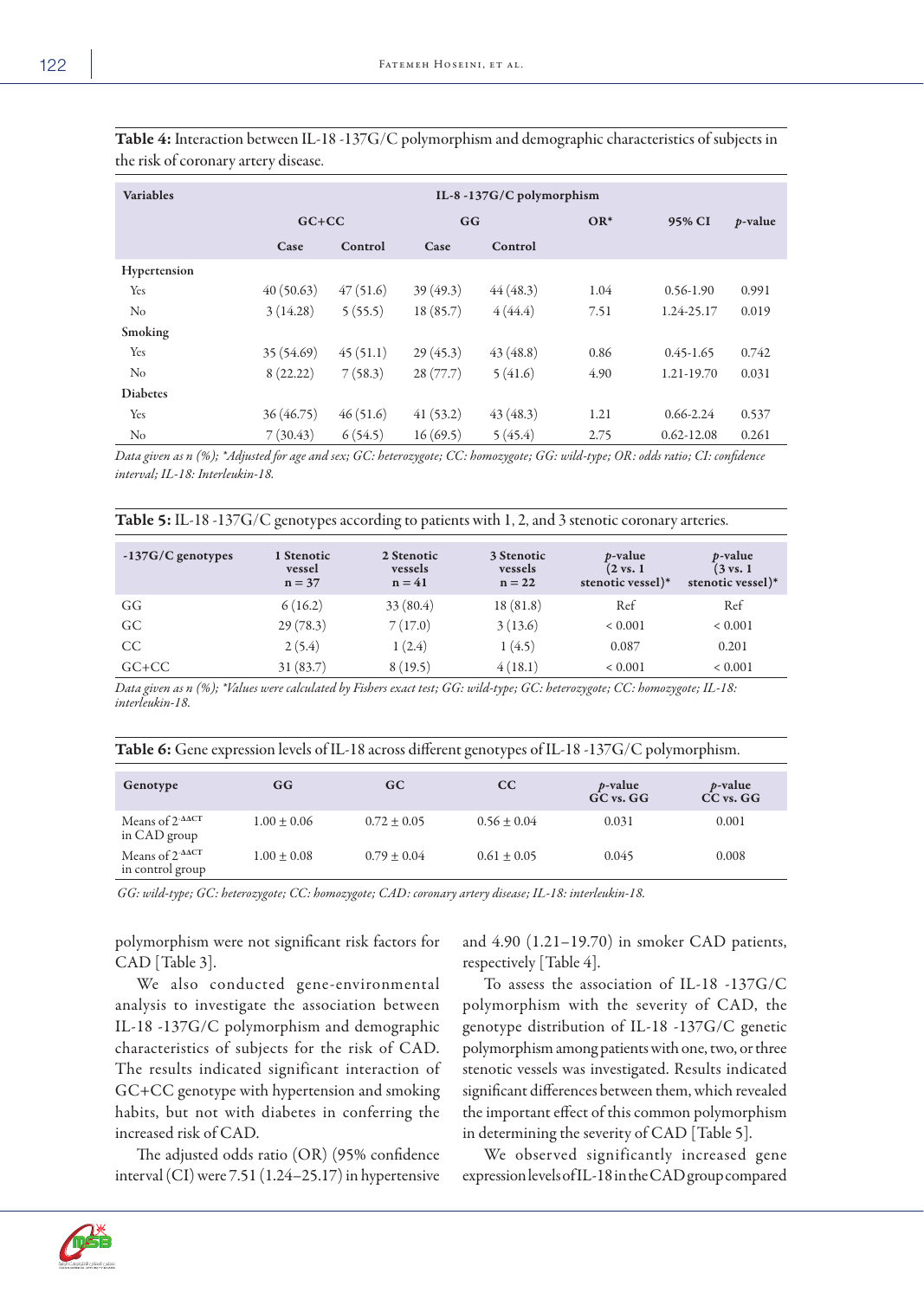with control group  $(1.70 \pm 0.26 \text{ vs. } 1.00 \pm 0.07)$  $(p < 0.001)$ . The gene expression levels of IL-18 showed significant inter-genotypic differences in the CAD patients and control subjects so that the carriers of GC and CC genotypes had significantly lower gene expression levels than carriers of GG genotype (*p* < 0.050) [Table 6].

## DISCUSSION

IL-18 is a proinflammatory and proatherogenic cytokine that plays an important role in the development of CAD through the induction of Th1 immune responses.<sup>8</sup> Carriers of CC and GC genotypes of IL-18 -137G/C polymorphism have significantly lower gene expression levels of IL-18 than carriers of the GG genotype. Therefore, harboring of CC and GC genotypes may confer some protection against CAD development, and the decreased frequency of CC and GC genotypes of IL-18 -137G/C polymorphism could contribute to the development of CAD.

Our study indicated no significant differences in the genotype distribution of IL-18 -137G/C polymorphism between the CAD group and control group. However, in subgroup analysis, a significant association was seen between IL-18 -137G/C polymorphism and CAD risk in hypertensive and smoker subpopulations, which could be explained by a decreased frequency of CC+GC genotype in these subpopulations. The association between IL-18 -137G/C polymorphism with the risk of CAD has been studied extensively; however, conflicting results have been reported. A study by Jabir et al,<sup>11</sup> conducted in a Saudi Arabian population observed no significant differences in the genotype and allele distribution of IL-18 -137G/C polymorphism between CAD and control groups. Also, Kariž et al,<sup>16</sup> found no significant association between IL-18 -137G/C polymorphism and risk of myocardial infarction in Caucasian patients with type 2 diabetes. Moreover, Shayan et al,<sup>20</sup> investigated the role of IL-18 -137G/C polymorphism in patients with and without CAD and found no significant association between them. On the contrary, the study by Liu et al, $22$  found a significant difference in the genotype distribution of IL-18 -137G/C polymorphism between CAD patients and control group. The study by Ansari et al, $23$  suggested a significantly higher prevalence of IL-18 rs187238

gene promoter polymorphism in the premature-CAD cases compared to control.

Moreover, in a recently published study by Dong et al,<sup>21</sup> it was reported that the GG genotype of IL-18 -137G/C polymorphism was a significant risk factor for CAD in Asians but not Caucasians. The reasons for inconsistent results of genetic association studies remain unclear. However, numerous factors, including variability in phenotype definitions across independent samples, variable selection criteria for the study population, differences in study design, heterogeneity in sample size, and the presence of gene-gene and gene-environmental interactions may explain the discrepancy of genetic association studies.<sup>24</sup>

We found a significant association between IL-18 -137G/C genetic polymorphism with the risk of CAD only in hypertensive and smoker subgroups of patients. This finding may be explained by the fact that the pathogenesis of CAD is a complex and multifactorial process, not only influenced by the genetic profile but also by environmental factors that could play an important role in this respect. Therefore, the interaction of genetic and environmental factors can significantly enhance the development of CAD, as seen in this study.

The identification of genetic variants associated with CAD development could improve our knowledge regarding the etiopathogenesis of this disease, and could consequently reduce the burden of disease at both individual and population levels. Furthermore, genetic association studies provide useful information that could potentially reduce the burden of disease in three main ways. That includes improvements in the identification of high-risk individuals, identification of new pharmacologic targets, and pharmacogenomics.<sup>25</sup>

In addition, previous studies have demonstrated the interactions between IL-18 with several CAD risk factors (including smoking) in enhancing the CAD risk.10 Recently, in a study by Hernesniemi et al,13 it was shown that the interaction between hypertension and GG homozygote genotype of IL-18 -137G/C genetic polymorphism significantly increased the risk of sudden cardiac death and CAD development. Also, the study by Evans et al,<sup>26</sup> indicated that GC genotype carriers of the -137G/C polymorphism in the IL-18 gene had significantly elevated blood pressure levels in a sample of the South African population. IL-18 is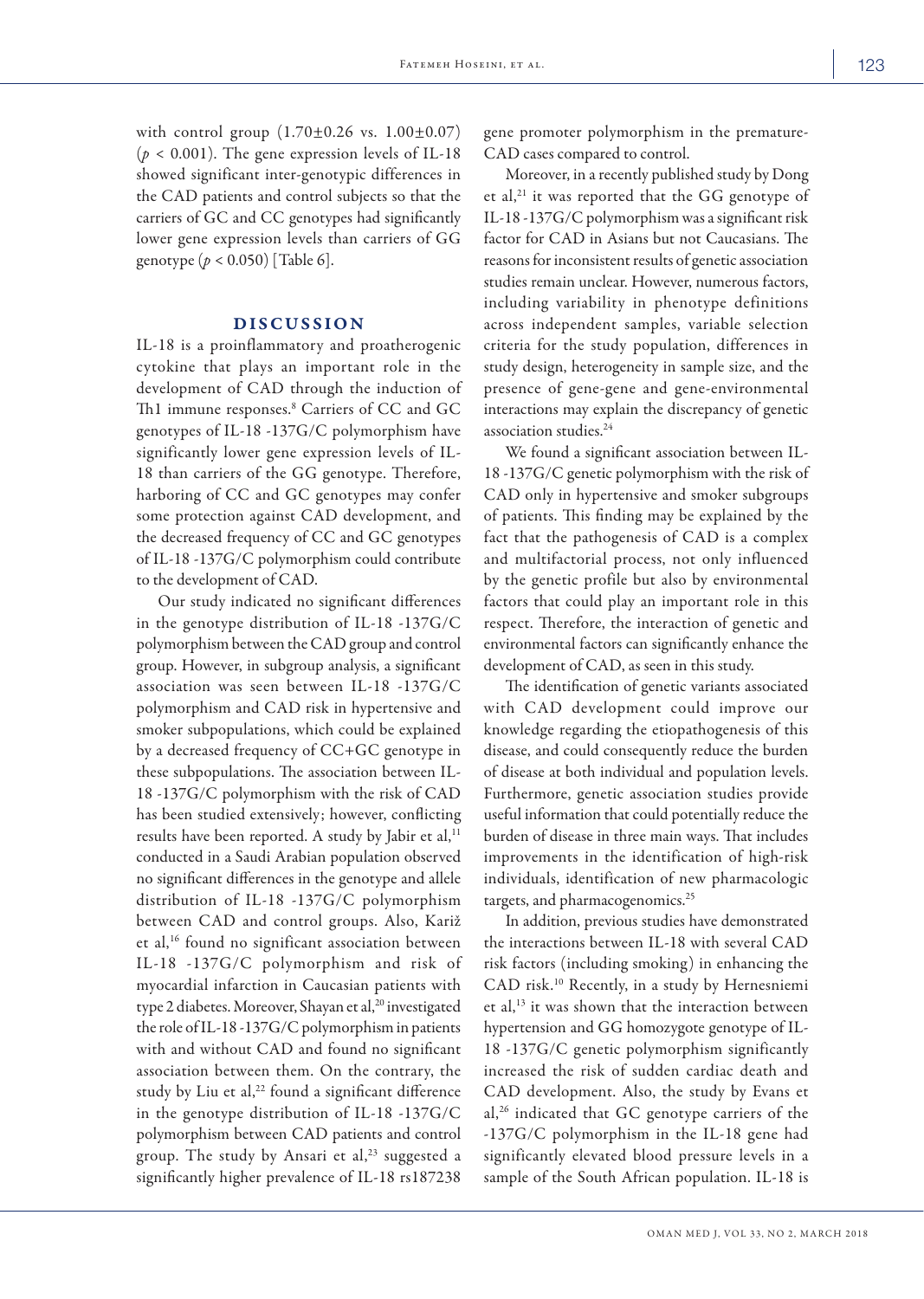a Th1 cytokine that induces the production and release of several inflammatory cytokines including IFNγ, TNFα, IL-6, and IL-1 by macrophages and lymphocytes.27,28 These inflammatory cytokines may act on blood pressure by upregulation of gene expression levels of angiotensin and deregulation in the inflammatory response that collectively causes high blood pressure.29 Our study is also in agreement with previous reports related to a significant increase in IL-18 gene expression levels in CAD patients.<sup>30</sup> Similar to previous studies, the present study reported significantly decreased gene expression levels of IL-18 in C allele carriers of IL-18 -137G/C polymorphism than non-carriers.<sup>31</sup> Interestingly, in another study lower promoter activity was observed for IL-18 -137C allele and this allele was proposed as to be a 'low activity' allele.18 Other studies did not report such an association.15 Even though the IL- 18 -137G/C genetic polymorphism could change the transcriptional regulation and gene expression pattern of IL-18, its genetic association with CAD risk is not definitive. It should be noted that both genetic and environmental factors determine IL-18 levels. It seems that the interaction between both factors are necessary for the induction of CAD since our results indicated the significant association of IL-18- 137G/C genetic polymorphism with CAD in hypertensive and smoker subpopulations.<sup>8,32</sup>

Our study had some limitations. We did not determine the protein levels of IL-18 and other polymorphisms of IL-18 such as -607C/A and its possible interaction with IL-18- 137G/C genetic polymorphism.

# **CONCLUSION**

We found a possible association between IL-18 -137G/C polymorphism and the risk of CAD in hypertensive and smoker subgroups of CAD patients. C allele carriers of IL-18 -137G/C polymorphism had significantly decreased gene expression levels of IL-18, which may have protected them against CAD development. The decreased frequency of CC+GC genotypes in hypertensive and smoker subgroups of CAD patients may have a role in CAD pathogenesis.

*Disclosure*

The authors declared no conflicts of interest. No funding was received for this study.

#### references

- 1. Dai X, Wiernek S, Evans JP, Runge MS. Genetics of coronary artery disease and myocardial infarction. World J Cardiol 2016 Jan;8(1):1-23.
- 2. Al-Mawali A. Non-communicable diseases: Shining a light on cardiovascular disease, Oman's biggest killer. Oman Med J 2015 Jul;30(4):227-228.
- 3. Pieris RR, Al-Sabti HA, Al-Abri QS, Rizvi SG. Prevalence pattern of risk factors for coronary artery disease among patients presenting for coronary artery bypass grafting in Oman. Oman Med J 2014 May;29(3):203-207.
- 4. Al Rawahi AH, Lee P, Al Anqoudi ZA, Al Busaidi A, Al Rabaani M, Al Mahrouqi F, et al. Cardiovascular disease incidence and risk factor patterns among omanis with Type 2 diabetes: A retrospective cohort study. Oman Med J 2017 Mar; 32(2): 106-114.
- 5. Ammirati E, Moroni F, Magnoni M, Camici PG. The role of T and B cells in human atherosclerosis and atherothrombosis. Clin Exp Immunol 2015 Feb;179(2):173-187.
- 6. Galkina E, Ley K. Immune and inflammatory mechanisms of atherosclerosis (\*). Annu Rev Immunol 2009;27:165- 197.
- 7. Ramji DP, Davies TS. Cytokines in atherosclerosis: Key players in all stages of disease and promising therapeutic targets. Cytokine Growth Factor Rev 2015 Dec;26(6):673- 685.
- 8. Bhat OM, Dhawan V. Role of IL-18 and its signaling in atherosclerosis. Inflammation and Cell Signaling 2015 Mar 24;2(1).
- 9. Mahmoodi K, Kamali K, Karami E, Soltanpour MS. Plasma concentration, genetic variation, and gene expression levels of matrix metalloproteinase 9 in Iranian patients with coronary artery disease. J Res Med Sci 2017 Jan;22:8.
- 10. Jefferis BJ, Papacosta O, Owen CG, Wannamethee SG, Humphries SE, Woodward M, et al. Interleukin 18 and coronary heart disease: prospective study and systematic review. Atherosclerosis 2011 Jul;217(1):227-233.
- 11. Jabir NR, Firoz CK, Kamal MA, Damanhouri GA, Alama MN, Alam Q, et al. Assessment of IL-18 serum level and its promoter polymorphisms in the Saudi Coronary Artery Disease (CAD) Patients. J Cell Biochem 2017 Jul;118(7):1849-1854.
- 12. Dezayee ZM. Interleukin-18 can predict pre-clinical atherosclerosis and poor glycemic control in type 2 diabetes mellitus. Int J Appl Basic Med Res 2011 Jul;1(2):109-112.
- 13. Hernesniemi JA, Karhunen PJ, Oksala N, Kähönen M, Levula M, Rontu R, et al. Interleukin 18 gene promoter polymorphism: a link between hypertension and prehospital sudden cardiac death: the Helsinki Sudden Death Study. Eur Heart J 2009 Dec;30(23):2939-2946.
- 14. Liu W, Liu Y, Jiang H, Ding X, Zhu R, Li B, et al. Plasma levels of interleukin 18, interleukin 10, and matrix metalloproteinase-9 and -137G/C polymorphism of interleukin 18 are associated with incidence of in-stent restenosis after percutaneous coronary intervention. Inflammation 2013 Oct;36(5):1129-1135.
- 15. Opstad TB, Pettersen AÅ, Arnesen H, Seljeflot I. the IL-18 +183 A/G polymorphism in coronary artery disease patients with diabetes type 2 and the metabolic syndrome: an observational study. Cardiovasc Diabetol 2011 Dec;10:110.
- 16. Kariž S, Petrovič D. Interleukin-18 promoter gene polymorphisms are not associated with myocardial infarction in Type 2 diabetes in Slovenia. Balkan J Med Genet 2011 Jun;14(1):3-9.
- 17. Giedraitis V, He B, Huang WX, Hillert J. Cloning and mutation analysis of the human IL-18 promoter: a possible role of polymorphisms in expression regulation. J Neuroimmunol 2001 Jan; 112(1-2): 146-152.
- 18. Liang XH, Cheung W, Heng CK, Wang DY. Reduced transcriptional activity in individuals with IL-18 gene